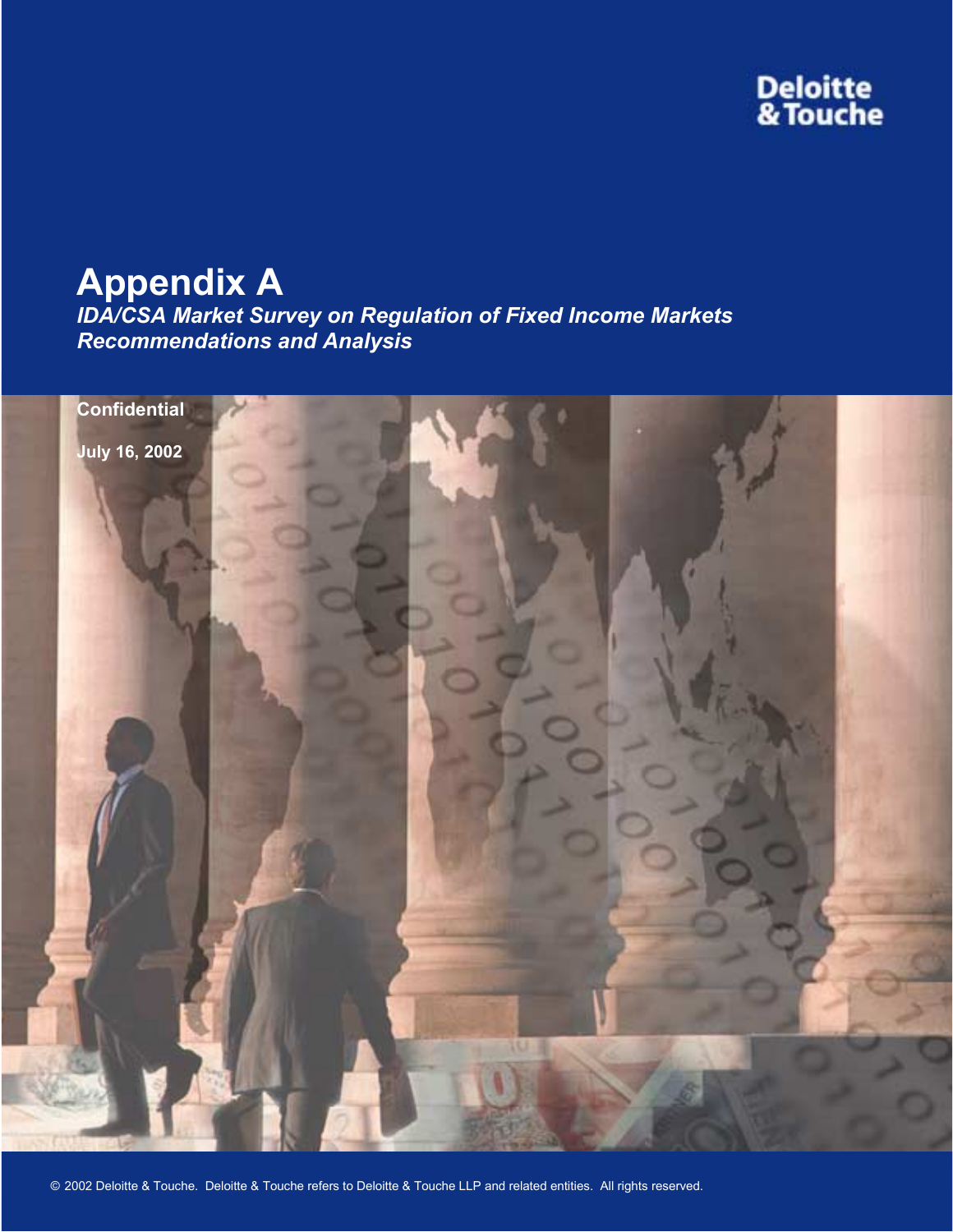



# **Table of Contents**

| II. |  |
|-----|--|
|     |  |
|     |  |
|     |  |
|     |  |
|     |  |
|     |  |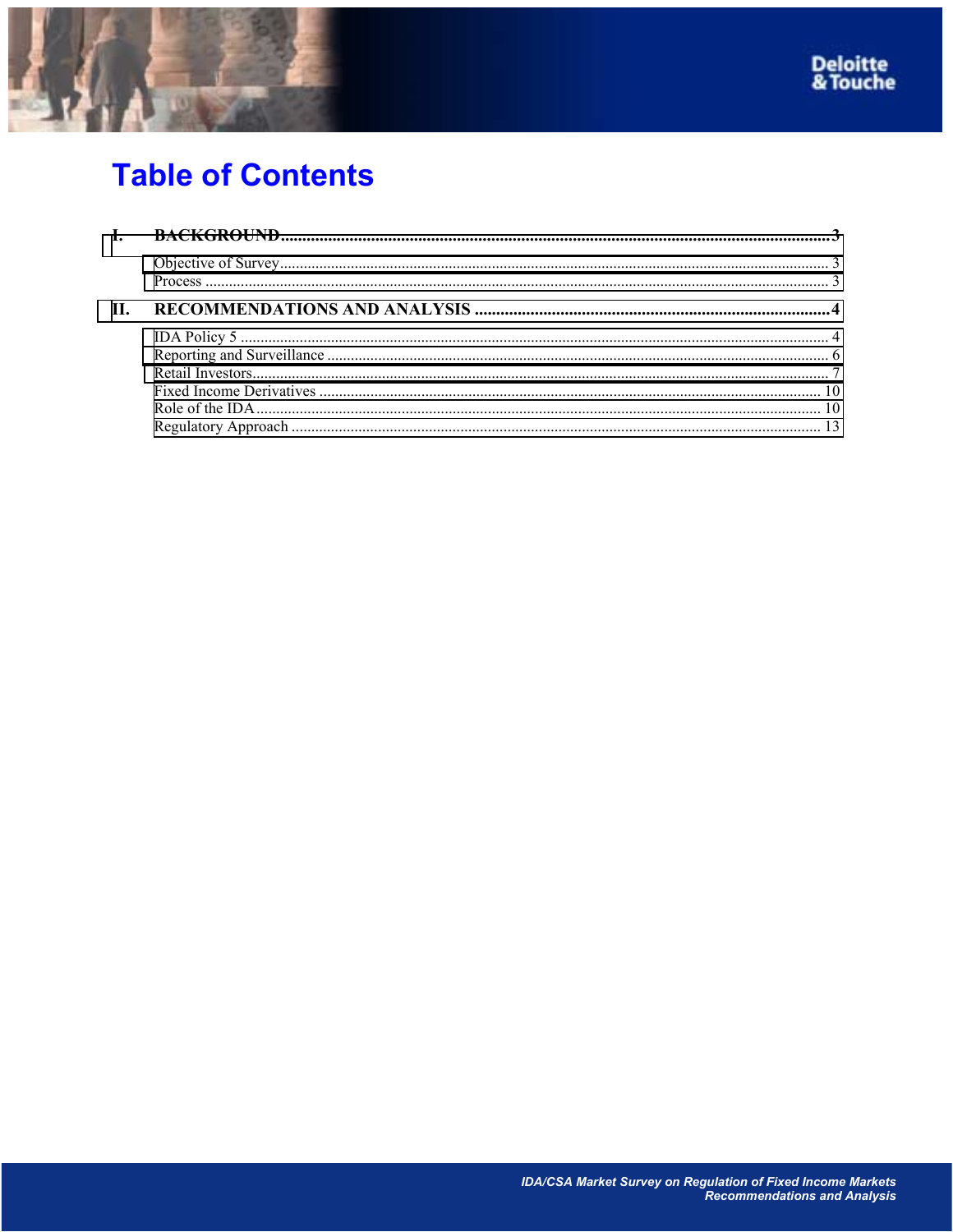# <span id="page-2-0"></span>**I. BACKGROUND**

# **Objective of Survey**

The objective of the survey of Canadian debt market participants and regulators is to identify whether any problems or issues exist in the trading practices of participants in the unlisted debt markets in Canada.

This appendix represents the major recommendations that have arisen based on the results of the survey, combined with our expertise. It should be read in conjunction with the final report titled IDA/CSA Market Survey on Regulation of Fixed Income Markets dated July 16, 2002, which provides a detailed analysis of the survey objectives, process and findings.

# **Process**

To meet the requirements of this engagement, Deloitte & Touche LLP ("D&T") began by working with the Project Steering Committee ("PSC") appointed by the Investment Dealers' Association of Canada ("IDA") and Canadian Securities Administrators ("CSA") to confirm project objectives, timelines and deliverables. We then worked with the PSC to develop a survey to be used in the process of interviewing market participants and regulators. We sought the input of the Capital Markets Committee of the IDA ("CMC") and the Bond Market Transparency Committee ("BMTC") in the development of the survey.

We sought answers to the survey from 29 market participants and regulators through 33 surveys, interviews and focus groups. The debt market participants interviewed included representatives from securities dealers, institutional investors, issuers, inter-dealer brokers, retail market participants, industry committees, Alternative Trading Systems ("ATSs") and regulators. For the majority of participants, we were able to conduct in person interviews. Interviewees were assured that individual responses would be kept confidential and that comments would not be attributable so as to encourage openness in the survey process.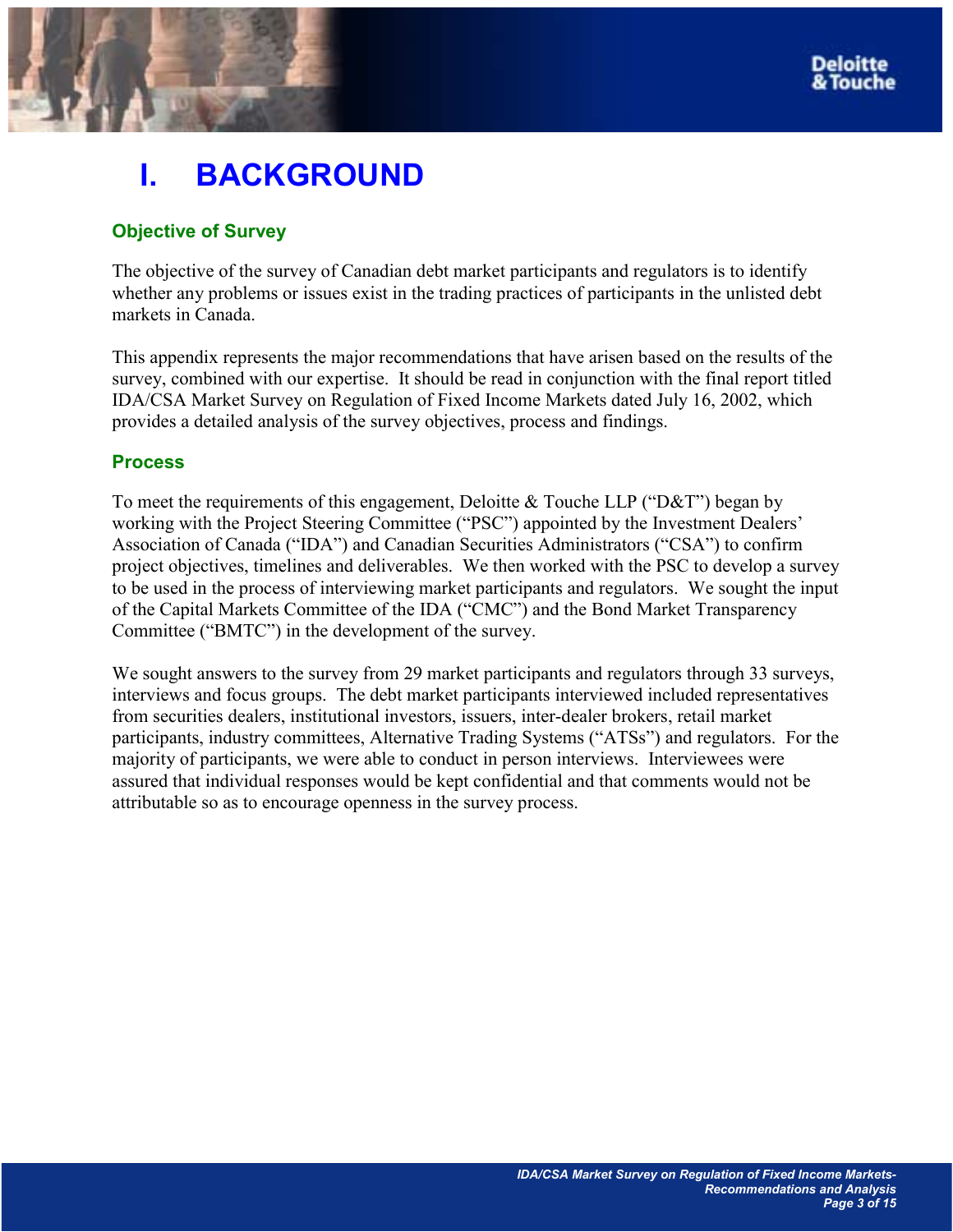# <span id="page-3-0"></span>**II. RECOMMENDATIONS AND ANALYSIS**

The following recommendations are based only on the survey interview results, complemented by our own expertise. We have not attempted to validate any of the opinions expressed by interviewees. Prior to making recommendations on a broad and complex subject such as regulation of fixed income markets, we would normally conduct significantly more research in order to substantiate our advice, including in-depth interviews with regulatory staff, review of regulatory programs and records, review of available reports and papers on the market, and benchmarking against programs in other markets.

# **IDA Policy 5**

*1. The IDAís rules and policies, as set out in Policy 5, should continue to formally apply only to IDA member firms. Steps should be taken to ensure that the institutional investors are familiar with the principles in Policy 5 and agree to observe them. The principles of Policy 5 should be incorporated into institutions' internal codes of ethics and compliance policies, to the extent the principles apply to the trading activities of non-dealers.* 

#### *Supporting Analysis*

Given the complexities of IDA jurisdiction, the conflicts of interest issues that would arise if its jurisdiction were to be extended to non-member market participants, and the fact there is no selfregulatory body for institutions, the consensus was that Policy 5 should not be formally applied to institutions by placing them under IDA jurisdiction. We agree that this is the most practical approach, and recommend that Policy 5 continue to formally apply to IDA member firms. The level of concern over market integrity and the conduct of institutional investors does not merit pursuing the kind of wholesale changes in the regulatory system that would be required in order to formally subject institutions to the rules and policies of the IDA or of Policy 5 alone.

Policy 5 currently states:

ìAffiliates of member (other than related companies as defined in the Rules), customers of Members and counterparties with whom Members deal are not subject to the terms of the Policy; however, aspects of the Policy anticipate the co-operation of affiliates and customers; i.e. in reporting and certain disclosure, and Members are expected to conduct their business in a way that will encourage compliance by affiliates, customers and counterparties with the Policy to the extent applicable. ... In addition, the Policy, or some or all of the principles and practices reflected in the Policy, may be subscribed to or recognized by non-Members, other associations and regulatory or governmental bodies."

The Policy goes on to state that any IDA sanctions on Members "are in addition to any recourse or actions taken by other authorities including the Bank of Canada, the Department of Finance (Canada) and provincial securities commissions having jurisdiction". The references to affiliates appear to be primarily aimed at banks that own securities dealers.

Therefore, the Policy clearly contemplates wide-ranging application of its principles beyond IDA member firms. However, these expressions of good intent are worded vaguely, both as to the applicability of the Policy to non-members, and as to the scope of the provisions that might apply. In our meetings with non-members, respondents were only vaguely familiar with the Policy, if at all, and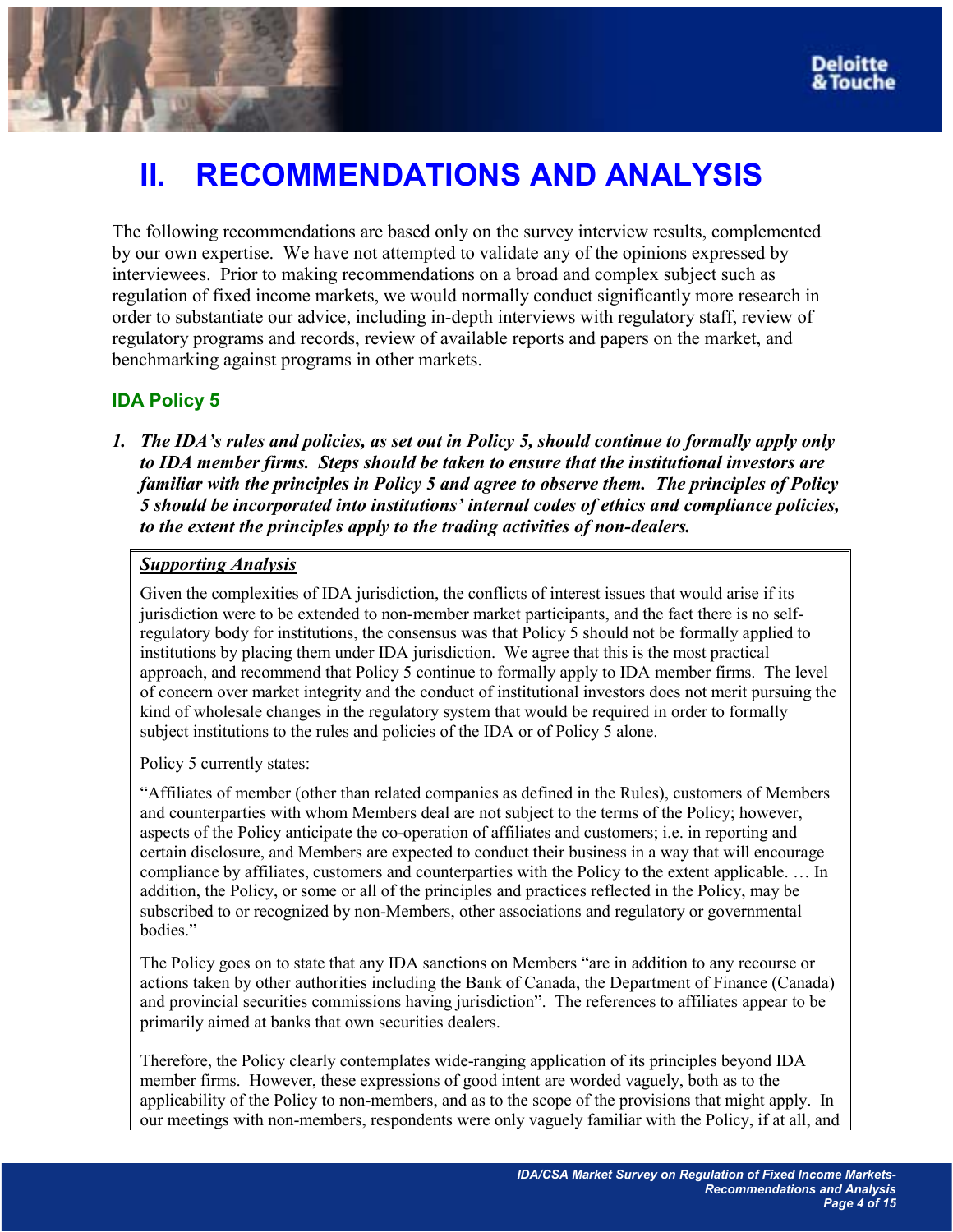certainly did not view the Policy as applicable to their activities as market participants and customers of dealers. It therefore appears that part of the original intent of the Policy has not been achieved.

Consequently, in order to 1) clarify the degree to which the Policy applies to non-member market participants;  $2$ ) increase institutions' knowledge and familiarity with the Policy; and 3) increase compliance with the standards of conduct promoted in the Policy, we make several recommendations:

- 1. The CSA, IDA, Bank of Canada and Department of Finance, working with institutional and retail investors, should develop a process to identify the specific provisions of Policy 5 that are considered applicable to the trading activities of institutional investors and that should be observed. Currently this area is quite unclear because the Policy is aimed at securities dealers, while it suggests that "aspects of the Policy anticipate the co-operation of affiliates and customers".
- 2. The stakeholders should also develop a process to educate institutional investors on the rules and standards of conduct set out in Policy 5 that apply to their activities. These efforts should cover executives responsible for fixed income programs, fixed income traders and compliance staff of institutions. The process should include continuing education to ensure this knowledge is maintained and imparted to new staff.

Institutional investors should agree to incorporate the applicable rules and standards of conduct into their internal compliance policies and procedures. This step would go a long way to ensuring a consistent approach to standards of behaviour amongst buy side participants, as well as ensuring that standards conform to Policy 5 and the standards imposed on dealers and other participants. Further, if such standards are incorporated into internal policies, it will improve knowledge of the rules and policies, as well as compliance with them. Compliance can also be strengthened if institutions utilize internal audit or risk management controls to monitor compliance with certain standards.

The benefits of this approach are:

- 1. Jurisdictional issues and problems do not need to be resolved because the current approach to jurisdiction will be maintained. Attempts to redraw jurisdictional lines, whether between governments or at the self-regulatory level, would inevitably be bogged down in political and legal conflicts that would significantly delay, if not prevent, implementation of beneficial changes. The survey results do not demonstrate a need to redraw jurisdictional boundaries at this stage.
- 2. Reliance on informal cooperation and information sharing among regulators has been effective so far, and we believe these informal processes can be maintained and expanded.
- 3. The development of electronic trading systems and the entry of ATSs is much better served by avoiding introduction of significant new uncertainty about regulatory requirements for fixed income markets. Concerns already exist about the complexity of the requirements under the ATS rules, and both the business and the regulators are still digesting and in the process of determining the practical application of these requirements.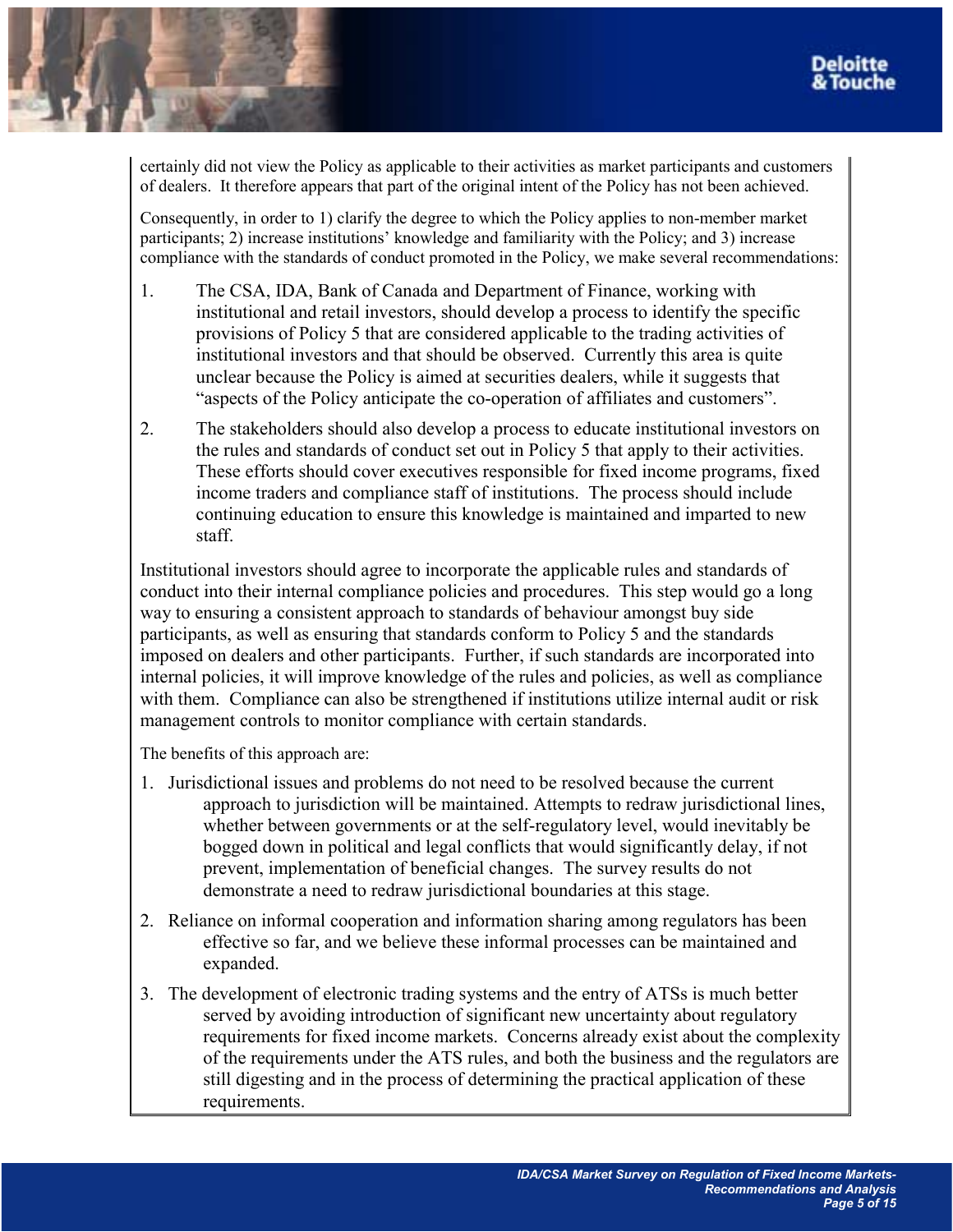

<span id="page-5-0"></span>*2. A process should be established for ongoing assessment of the need for changes to Policy 5. All stakeholders should be involved in the assessment, including institutional investors.* 

#### *Supporting Analysis*

Given the likely need to reassess the provisions of Policy 5 periodically, we recommend that all of the stakeholders agree on a process to address market integrity issues and amendments to Policy 5. Since Policy 5 is the basic regulatory instrument governing bond market trading, it affects all market participants, and therefore all participants should have input to the process. This includes institutional investors, who are also expected to observe the standards of conduct set out in the Policy, even though it does not formally apply to them.

# **Reporting and Surveillance**

*3. There is no demonstrated need for real-time market surveillance. The usefulness of exception reports for market surveillance purposes based on existing trade reporting requirements should be examined, and based on the results, could be expanded as trade reporting expands with the development of electronic trading through ATSs and similar trading platforms.* 

#### *Supporting Analysis*

The need for some form of market surveillance program was raised by the sponsors of the study and the question was specifically asked in the survey. The overwhelming majority of participants felt that surveillance would not be helpful, especially the kind of real-time surveillance employed in equity markets. The reason for this is people do not see problems in trading practices that could be identified through market surveillance. The consensus is that the cost of surveillance, especially real-time monitoring, would be greatly disproportionate to its benefits.

Some participants saw a useful role for follow-up exception reports highlighting pricing and other anomalies in trading patterns. The databases created and populated as a result of transparency and electronic trading initiatives could be employed for regulatory purposes going forward, as the need arises. One place to start would be to develop exception reports to identify, in an after-the-fact batch reporting process, significant price or other market anomalies in liquid issues, as a means of identifying significant trends or changes in market activity. The usefulness of follow-up surveillance reports and analysis could be tested in this manner.

It was also suggested that the IDA could use the summary trading information currently collected to flag significant trends or anomalies. A further suggestion was that the IDA should start collecting data on derivatives market activity.

Generation of an adequate data feed of quotes, orders and/or trades is an obvious pre-requisite to surveillance activities, especially for real-time surveillance. Participants were strongly of the opinion that the costs of developing and maintaining this type of audit trail, and the associated trade-reporting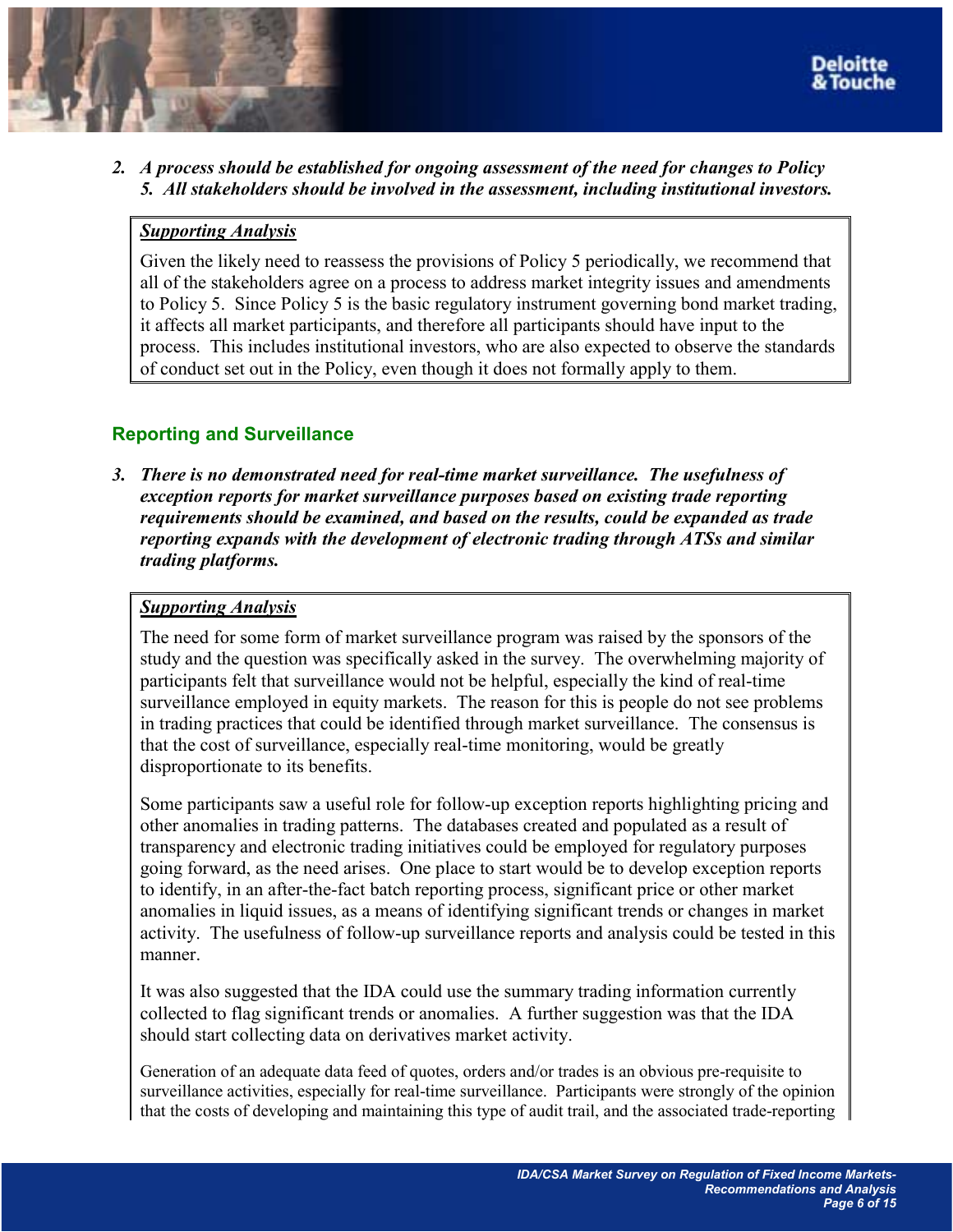<span id="page-6-0"></span>regime, would be prohibitive, and the benefits would be very small. Consequently, we recommend that a trade reporting system and audit trail requirement not be imposed for market surveillance purposes. Improvements in trade reporting and databases of trading activity should result from developments in transparency and electronic trading systems, as well as installation of internal order management systems by the dealers.

# **Retail Investors**

- *4. The IDA should take three initiatives to address the issue of retail prices and mark-ups: 1) The IDA should establish a process to address the need for a rule or policy on pricing and mark-ups on debt securities sold to retail clients.* 
	- *2) The IDA should amend the standards for supervision of retail accounts to specifically address sales of debt securities and mark-ups.*
	- *3) The IDA should establish a policy requiring all member firms to have internal policies and procedures in place to govern mark-ups on debt securities, as well as procedures for the supervision of such activity.*

Many survey respondents, including people involved in the wholesale market, expressed concerns about the efficiency and transparency of the retail market and the impact on fair treatment of retail investors, as noted in our findings. The concerns focus on the prices of fixed income securities sold to retail investors, including mark-ups, relative to prices in the wholesale market. Many consider such mark-ups to be excessive, but virtually all respondents were of the view that the lack of transparency in the market at the retail level makes it impossible for retail investors, and often retail brokers, to assess the reasonableness of a price. The lack of a visible market or benchmark price, such as an exchange price, makes it very difficult for investors to understand the bond market, let alone safeguard their own interests.

In order to provide better service to retail investors, improve the visibility of prices, and provide stronger incentives for self-policing of mark-ups or commissions, we recommend that the regulators take 3 steps.

## *4.1 The IDA should establish a process to address the need for a rule or policy on pricing and mark-ups on debt securities sold to retail clients.*

## *Supporting Analysis*

In order to ensure that mark-ups on fixed income securities sold to retail clients from a firmís inventory as principal are reasonable, it may be necessary to establish a policy in this area to limit mark-ups to a predefined amount and /or ensure fairness. Prior to bringing in such a rule, in-depth research and analysis on the need for such a rule must be conducted, as well as on the benefits, costs, substantive wording of any rule, and finally the implementation issues. The IDA should establish a process involving member firms and other stakeholders to examine the need for such a rule in the industry. The process should examine the current policies on retail pricing and mark-ups in place at member firms, as well as the internal compliance checks, controls or supervision of the same.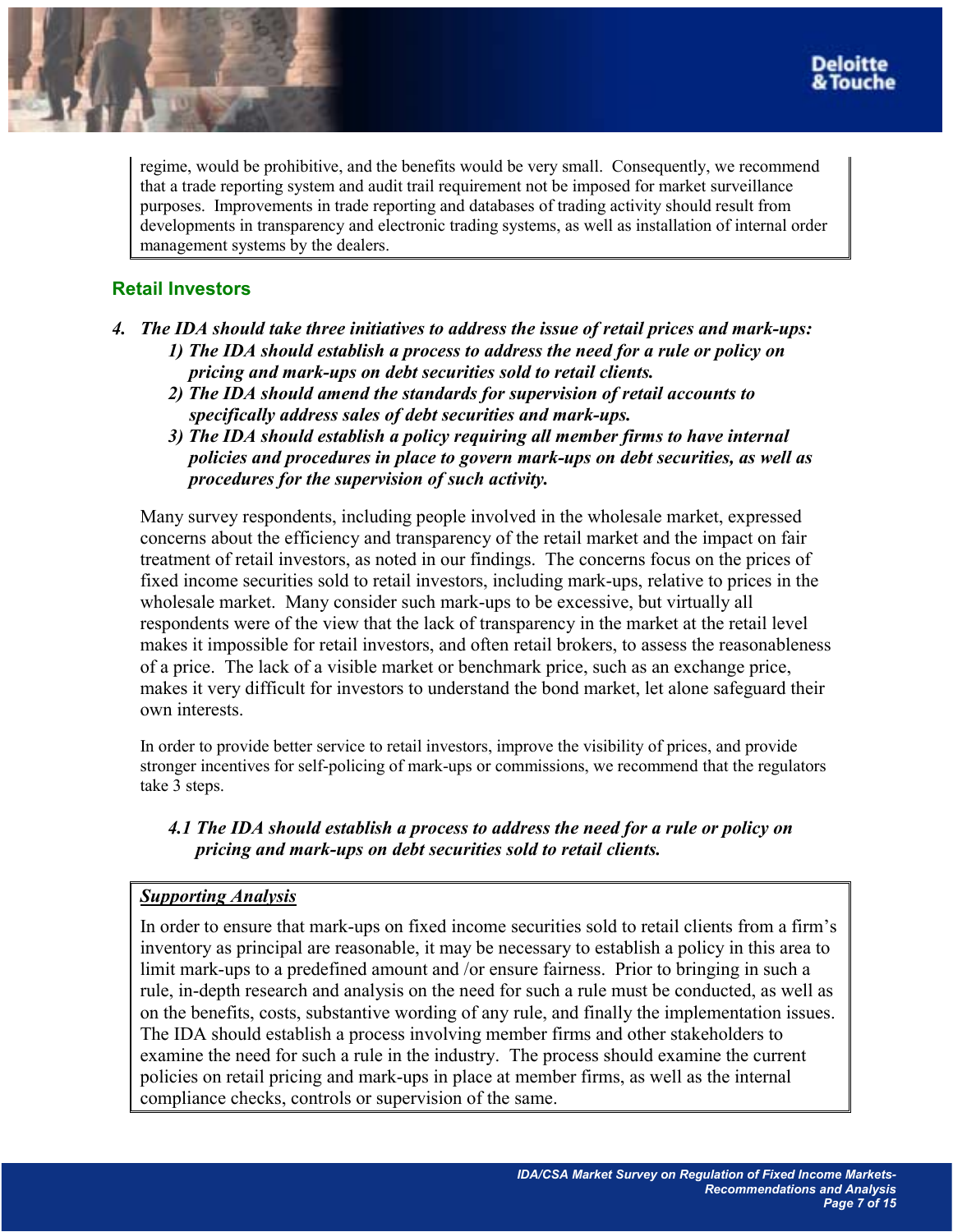

## *4.2 The IDA should amend the standards for supervision of retail accounts to specifically address sales of debt securities and mark-ups.*

#### *Supporting Analysis*

The industry has established minimum standards for supervision of retail accounts through the IDA in order to ensure a uniform basic level of monitoring of member firms' retail brokerage activities. We recommend that the standards be re-examined in order to determine whether it would be helpful to add standards to specifically address sales of debt securities by retail brokers, including the mark-ups or commissions charged to clients.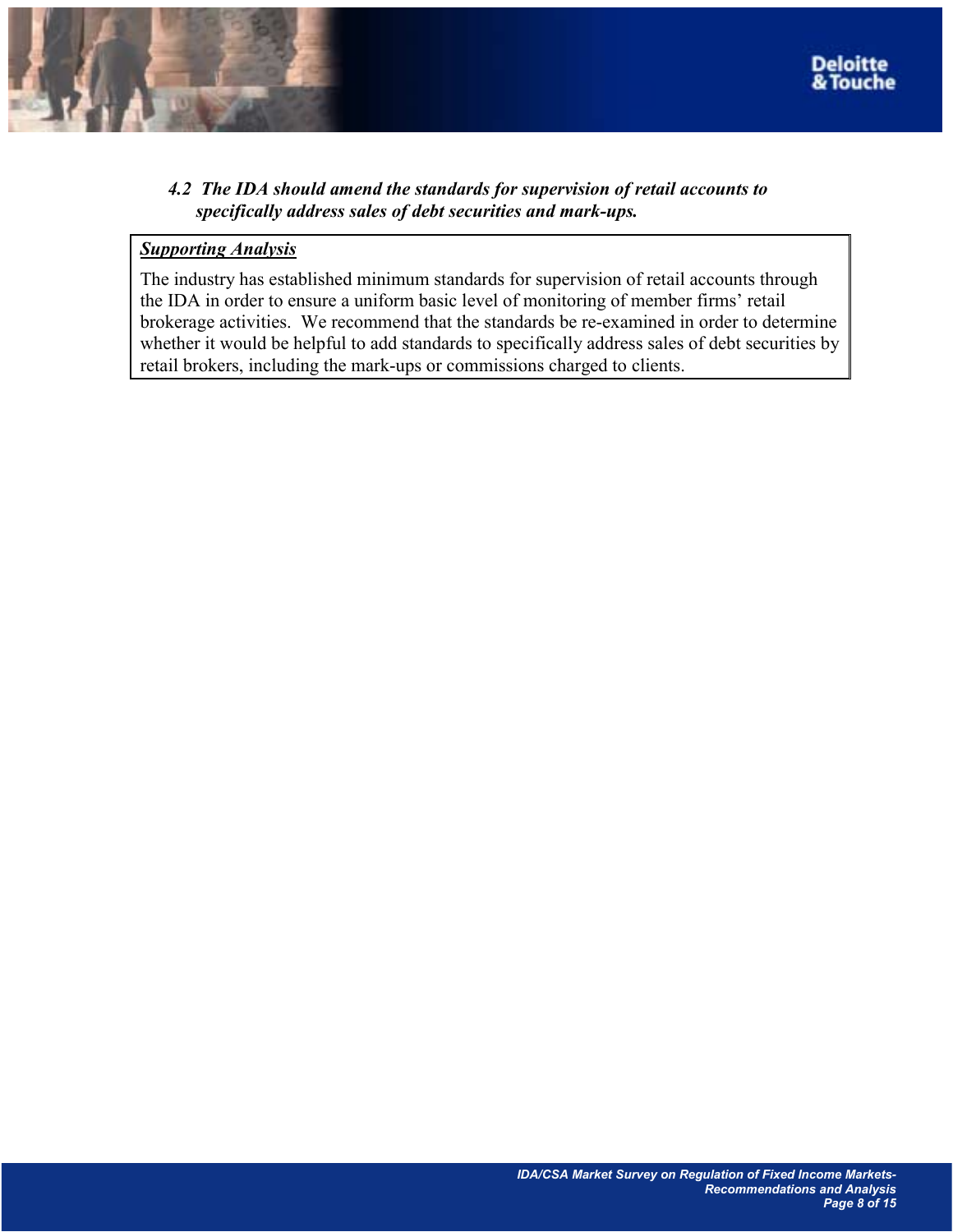

*4.3 The IDA should establish a policy requiring all member firms to have internal policies and procedures in place to govern mark-ups on debt securities, as well as procedures for the supervision of such activity.* 

## *Supporting Analysis*

Even if the IDA does not adopt a rule or policy on mark-ups, we believe there is a need to ensure that all member firms that sell fixed income securities have established internal policies and procedures to govern mark-ups or commissions charged to retail clients by the firm's brokers. A firm's policies should establish parameters for such mark-ups for different categories of fixed income securities to ensure that they are reasonable, in the context of the price in the wholesale market, the size of the trade, the liquidity of the issue and the term to maturity. A firm's procedures should ensure that prices and mark-ups charged to clients are reviewed for compliance with the firm's policies, and that any exceptions or problems are addressed.

*5. The CSA and IDA should establish a process to address the need to improve transparency of debt market prices at the retail level.* 

#### *Supporting Analysis*

As noted in our findings, a widespread consensus exists that transparency of the fixed income markets is poor for retail investors and needs to be improved. Significant improvements in the visibility of prices and trading at the wholesale level have not filtered down to the retail level. Certain dealers now offer visible prices on many fixed income securities as part of their on-line brokerage services, and for clients using such services this is a significant development. However, the prices posted for debt securities are the firm's internal prices, as opposed to an independent market price. The only exception to this is Collective Bid's BondMatch<sup>TM</sup> service, which collects prices from several participating dealers.

A data feed of benchmark prices, ideally prices established in the wholesale market, is needed. However, it is not clear what data feed is appropriate for retail investors – some feel that retail investors will be confused by the difference between wholesale and retail prices  $$ and how such prices can be disseminated efficiently to retail investors. We recommend that the CSA and IDA establish a process to address the need for improved transparency at the retail level, with a view to determining what price feeds should be made available and how to provide investors with access to the information.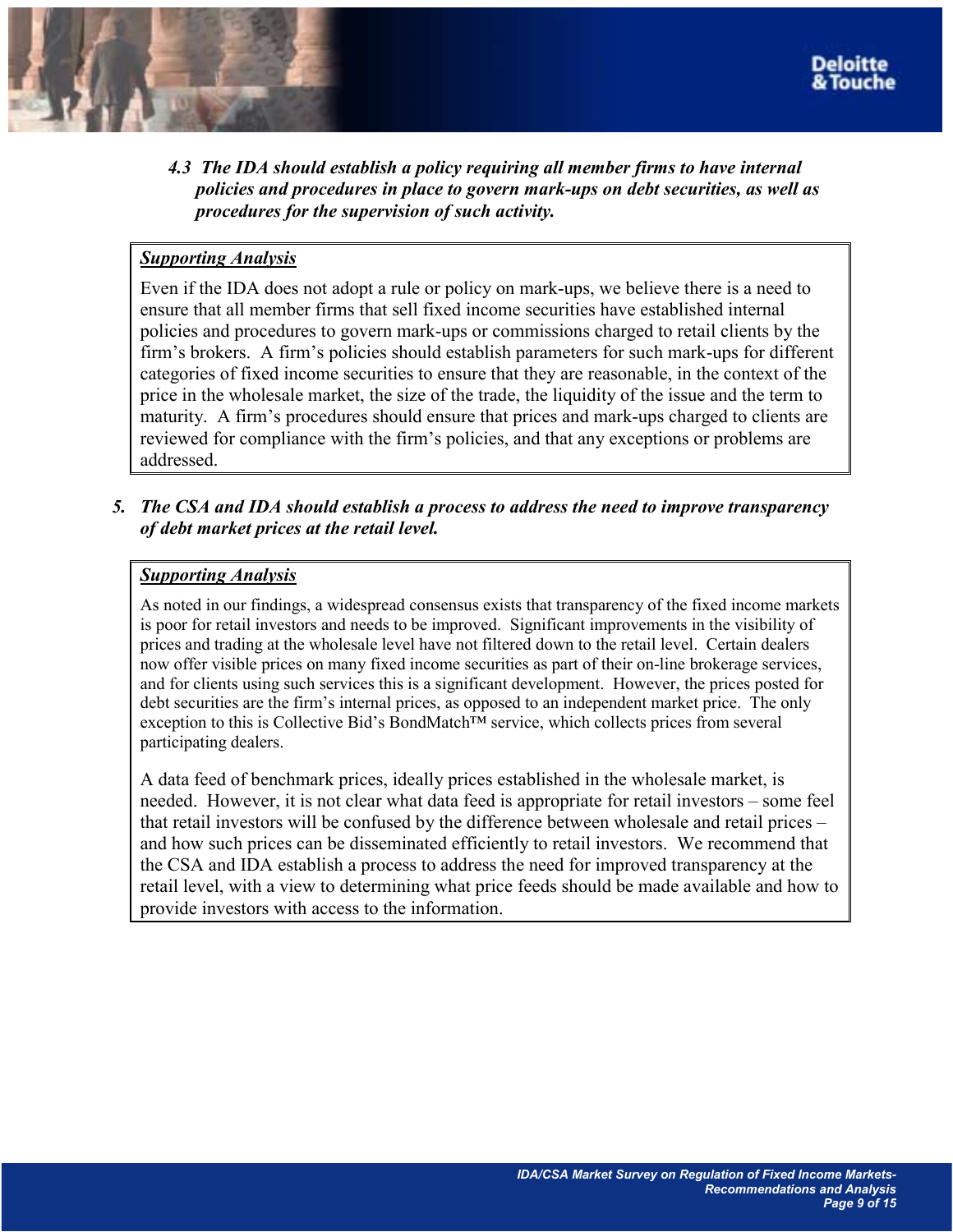

#### <span id="page-9-0"></span>**Fixed Income Derivatives**

*6. We believe it is premature to address the fixed income derivatives market until decisions have been made on the approach to regulation of the cash markets.* 

#### *Supporting Analysis*

Because very few respondents commented on the OTC derivatives market, little information exists on which to base recommendations. The market is generally viewed as a professional market for sophisticated players, where "buyer beware" should be the rule. The OTC market is also highly concentrated. Exchange markets (the Montreal Exchange in Canada) attract a much wider range of participants, but are fully regulated.

The issue is also complicated by the fact that OTC fixed income derivatives are only a component of a diverse market for OTC financial instruments, so the question of how to regulate them is much bigger than fixed income products. Equity OTC derivatives are unregulated notwithstanding the fact equity markets are heavily regulated. Stock market regulators have minimal information about OTC derivatives in spite of the fact they impact prices in the cash market. The OSC has previously attempted to regulate the OTC derivatives market but the proposal was withdrawn as a result of objections based on the complexity of the issues. At the same time, the OTC derivatives market in the US has been substantially deregulated.

## **Role of the IDA**

*7. The IDA should take steps to clarify its role in the fixed income markets, to increase its presence with market participants, and to make targeted improvements to its regulatory functions to address debt market issues.* 

Our specific recommendations regarding the IDA's role and its SRO activities are set out below.

*7.1 Compliance with Policy 5 should be administered by the IDAís Member Regulation Department.* 

#### *Supporting Analysis*

Many respondents, especially on the buy side, commented on the conflict of interest that arises in the IDA's governance structure: the IDA represents its member firms and is an industry lobby group, as well as a SRO. In the past most of the IDA's activities relating to debt markets have been the responsibility of its Capital Markets group, particularly policy development and the collection and distribution of trading data. It is important to note that the Capital Markets group is part of the IDA Trade Association and not part of the regulatory side of the IDA. The role of the Member Regulation Department has been ambiguous, given the bond market's largely self-policing nature, and the fact the IDA has not focused on this market in its regulatory activities. Regulatory and policy issues have usually been addressed by the IDA's Capital Markets Committee.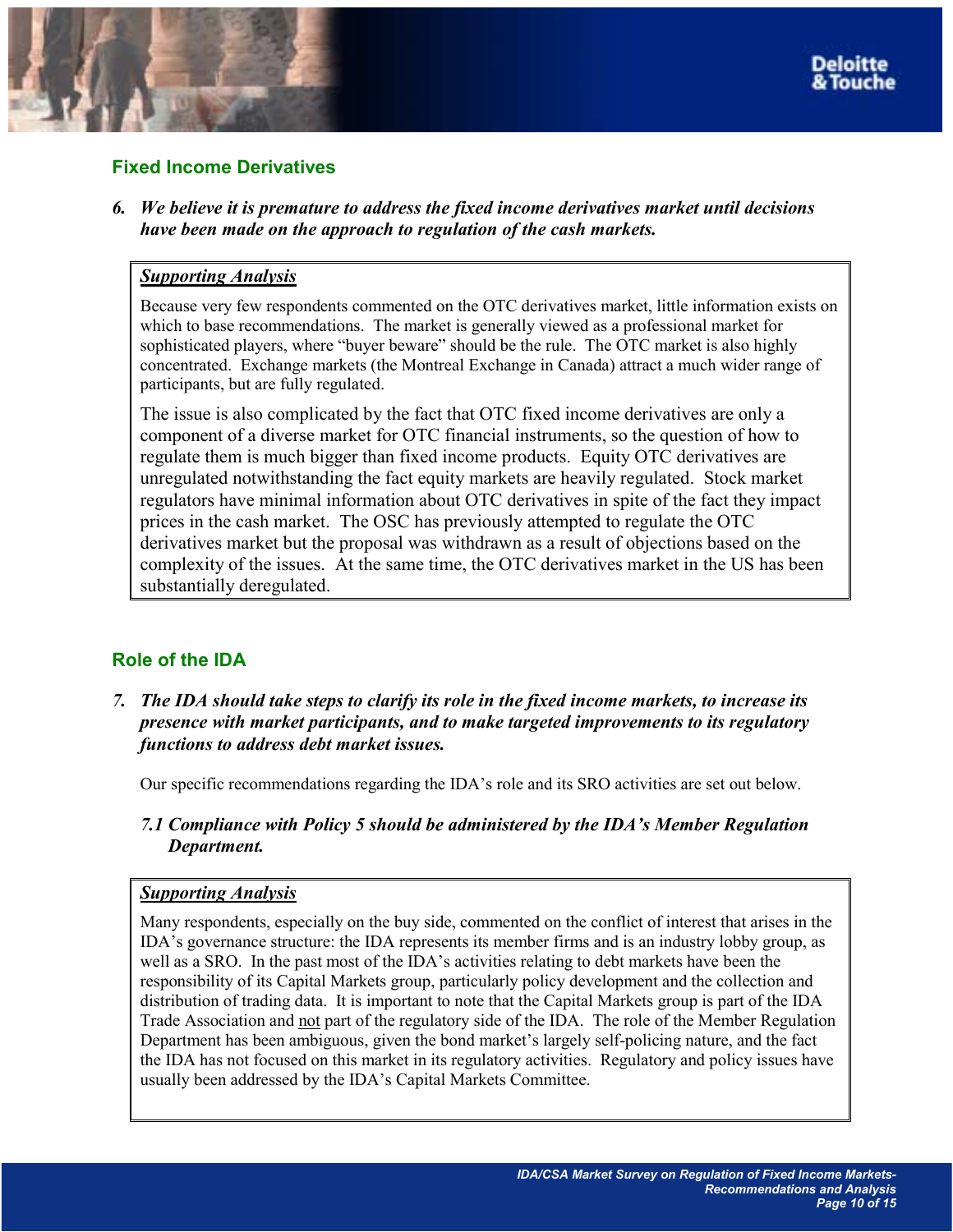

However, Policy 5 is a regulatory instrument and as such, we recommend that it be administered by the Member Regulation Department. Specifically, the Department should be responsible for administering compliance examinations as they relate to the Policy, responding to complaints, and investigations of potential violations. We note that other areas of the IDA, including Capital Markets, should continue to be involved in policy development and proposed changes to the Policy. The IDA and its member committees will continue to play an important role in the development and promotion of efficient and competitive fixed income markets, apart from their self-regulatory role.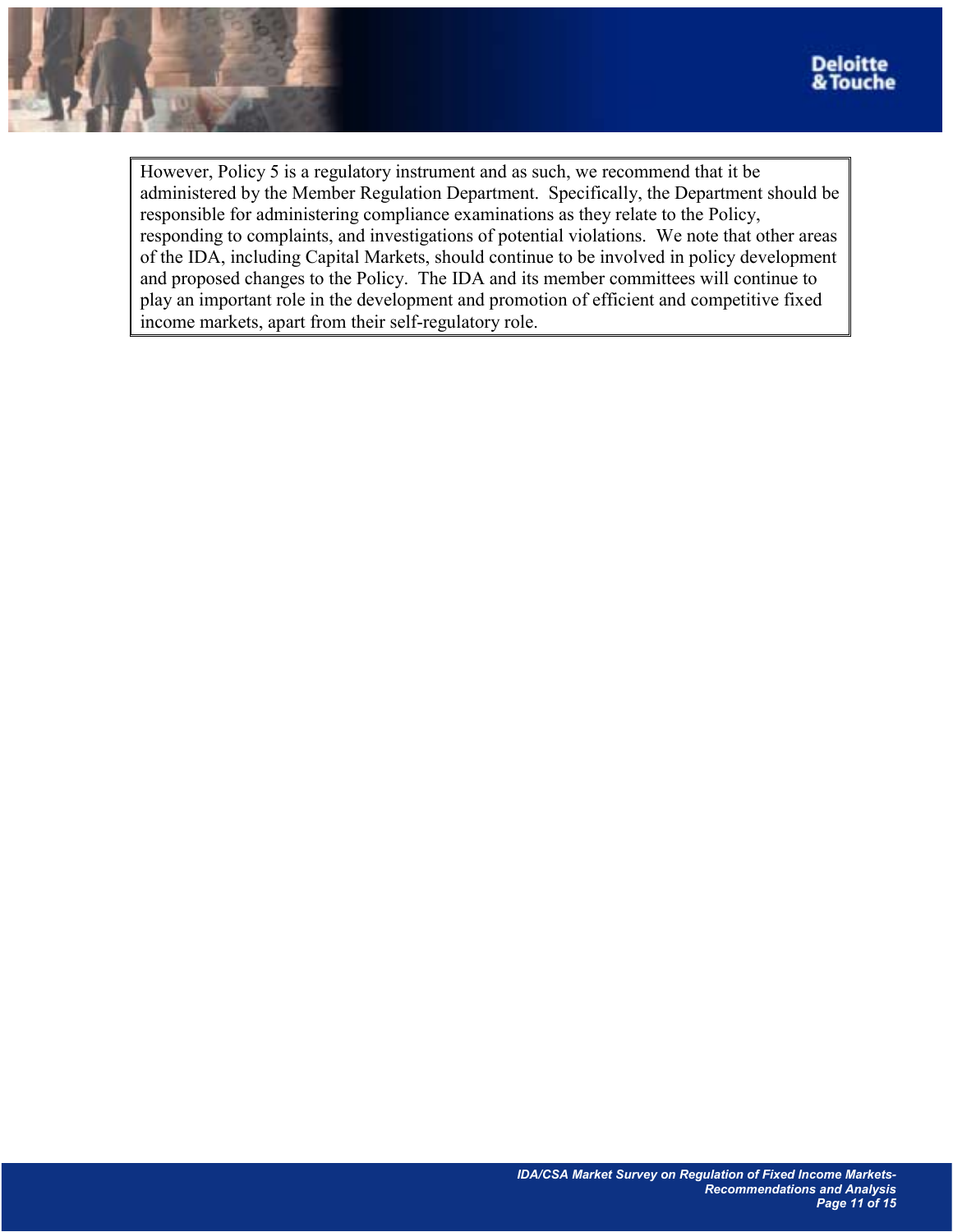

*7.2 The IDA should expand their compliance reviews to more fully encompass the debt market activities of members, including the development of a trade desk module for fixed income trading. The IDA's reviews should address specific issues in retail sales of debt securities.* 

#### *Supporting Analysis*

Member respondents commented that the IDA's organizational presence in the fixed income markets is limited, particularly from a regulatory standpoint. From the members' perspective, sales compliance reviews do not address fixed income issues, except to ensure Policy 5 is reflected in a firm's policies. A trade desk compliance program focused on bond desk activity has not been developed. (Trade desk reviews are primarily carried out by Market Regulation Services, but its mandate is limited to equity markets.) Members commented that the Bank of Canada's presence and level of communication with market participants is much higher.

In response to these concerns, we are recommending that the IDA expand its regulatory program in the fixed income arena to ensure that the basic principles of its self-regulatory mandate encompass its members' activities in this field. Specifically, we believe the IDA should develop compliance review modules focused on fixed income sales and trading. Compliance reviews should examine retail sales compliance, and a trade desk module should be in place to test trading compliance at firms with bond trading operations. As with all compliance examinations, the extent of the review process at a particular firm will depend on the scope of the firmís fixed income sales and trading activities, as well as its risk profile in these areas. One component to be considered in the risk profile will be the presence of and functions performed by the middle office in terms of in-house trading compliance and supervision.

These enhancements to the IDA's compliance program would improve the IDA's presence and visibility as the SRO responsible for regulating members' bond market activities. It would increase interaction between IDA staff and bond market participants, which over time would increase IDA staffís level of knowledge and expertise on fixed income markets and issues. In addition, it would help to improve member firms' knowledge and understanding of regulatory requirements. The overall result should be a higher level of compliance with IDA rules and policies, and likely a more active role for members' compliance departments in the fixed income markets.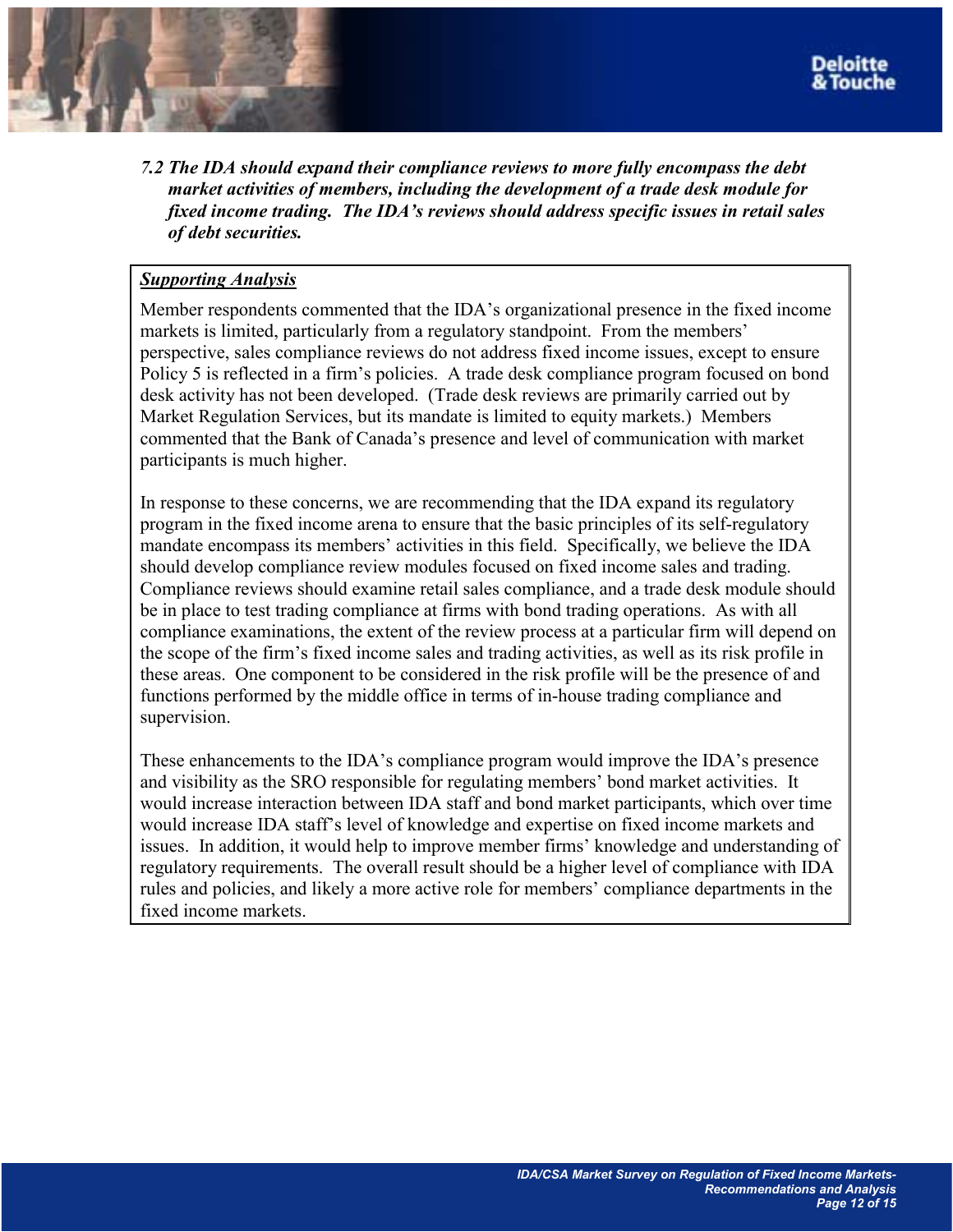<span id="page-12-0"></span>

*7.3 The IDA should establish a clearer complaint process relating to debt market activity for institutional investors and members. The process should be clearly communicated to all market participants.* 

#### *Supporting Analysis*

It was evident from our interviews that participants do not feel there is a clear process to file complaints with the IDA, particularly if the complaint is about regulatory compliance, as opposed to a policy issue. Institutional investors were especially unclear about whether it is appropriate for them to file complaints with the IDA, or if so, what the process is. Member firms see the Capital Markets Committee (although part of the Trade Association side of the IDA) as a forum for raising any regulatory or market policy issues, and the Industry Relations and Representation Department (formerly the Capital Markets Department) at the IDA as the staff group responsible for liaison with bond market participants.

Market participants do not see the Member Regulation Department as having a role in addressing bond market issues or complaints.

We suggest it would be beneficial for the IDA to establish a clear process for any participant in the fixed income markets to file a complaint or raise an issue, from either a regulatory or policy perspective. This process should be available to the buy side, as well as to member firms, and the IDA should communicate what the process is so it is well known in the industry. Complaints about regulatory compliance; i.e. potential violations of rules or policies, should be filed with the Member Regulation Department.

The IDA currently administers a complaints process for retail investors through Member Regulation and this program should suffice to handle complaints from this customer group. The IDA may wish to examine whether there is a need to increase public awareness of the IDAís role in regulating fixed income markets through public relations or education initiatives.

## **Regulatory Approach**

*8. We recommend that the current principles-based approach to regulating the wholesale debt markets be maintained, subject to targeted improvements that will introduce elements of a more proactive, rules-based approach in specific areas. These areas, including several set out in these recommendations, should be selected based on demonstrated need or on principles of sound regulatory oversight. We do not recommend that an expansive set of codified rules be introduced to regulate the debt markets; reliance should continue to be placed on the principles set out in IDA Policy 5. The market regulation regime adopted must also recognize changes in market structure that are occurring as a result of the introduction of electronic trading systems and on-line brokerage services. The regulatory regime needs to address the entire market, not just the traditional market structure, and should do so in an integrated fashion.*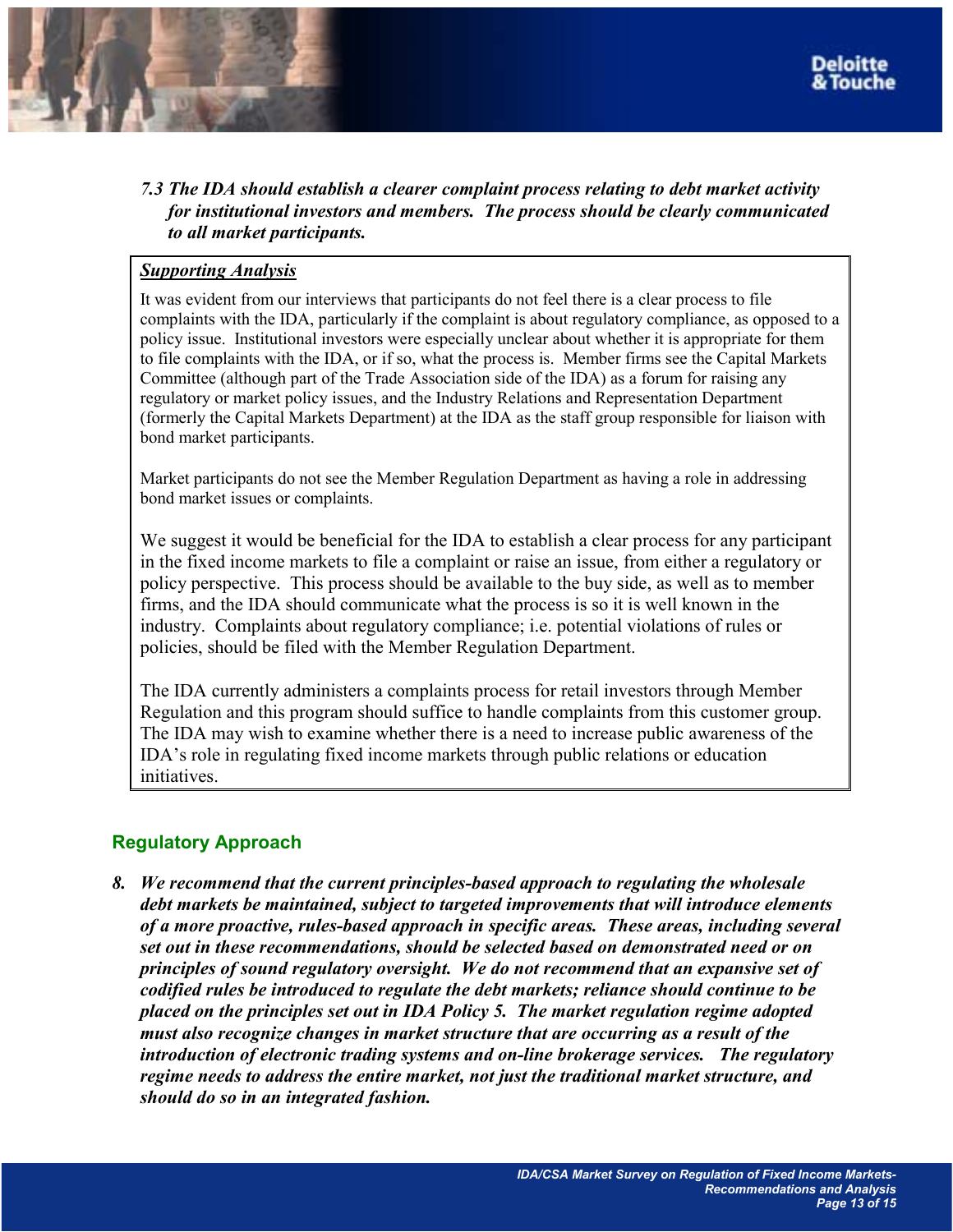#### *Supporting Analysis*

The current approach to regulating the wholesale debt markets is based on general principles of conduct. Many survey participants commented on the possibility of moving to a more prescriptive and proactive form of regulation, along the lines of equity market regulation.

The survey shows a strong consensus in favour of maintaining the current regulatory approach. The great majority of participants, including most regulators, do not feel that significant market integrity or compliance issues exist that would justify a more complex, costly and intrusive regulatory program. Even those who have concerns about market integrity do not believe expanded regulation is the right response.

Participants are concerned with the additional costs that would be imposed by a rules-based model, given the size and scope of the Canadian fixed income markets. In a concentrated market with declining liquidity, higher levels and costs of regulation are considered to be a potential threat to the liquidity, competitiveness and profitability of the market. The resources of both regulators and market participants can more profitably be directed to market development initiatives, such as fostering innovation, encouraging new entrants and developing an optimal level of transparency.

The small number of participants in the wholesale market was cited as another reason that a complex rulebook is not needed. Detailed "rules of the road" are not needed in this environment, which enables the market's self-policing mechanisms, based on business incentives and market disciplines, to work effectively.

While a detailed Rulebook is not required in our view, this does not obviate the need to consider introduction of specific rules or policies to deal with issues that arise from time to time. This principle has been recognized in the past – for example, in addressing issues such as market corners and primary auctions of Government bonds.

In making this recommendation, we recognize it is necessary to strike the right balance between reliance on market disciplines and self-policing on the one hand, and observing sound standards of regulatory oversight on the other. Since the fixed income markets are a core component of the securities markets regulated by the CSA and the IDA, appropriate minimum standards of regulatory supervision should be defined and put in place at both the government and SRO levels, based on general principles of sound regulation.

It should also be recognized by all participants that acceptance of a principles-based model does not mean that regulators will not formally investigate allegations of serious violations, and take enforcement action as required. Serious breaches of fundamental principles or standards of conduct, including fraud, market manipulation and abusive sales practices, must be dealt with strictly. However, enforcement may be difficult in the absence of clear rules, so again a balance must be reached.

Finally, the regulatory regime must reflect the changing market structure. It is unlikely that the bond market will simply consist of an OTC dealer market going forward; it will likely incorporate dealers, alternative trading systems, dealers' electronic systems and perhaps even